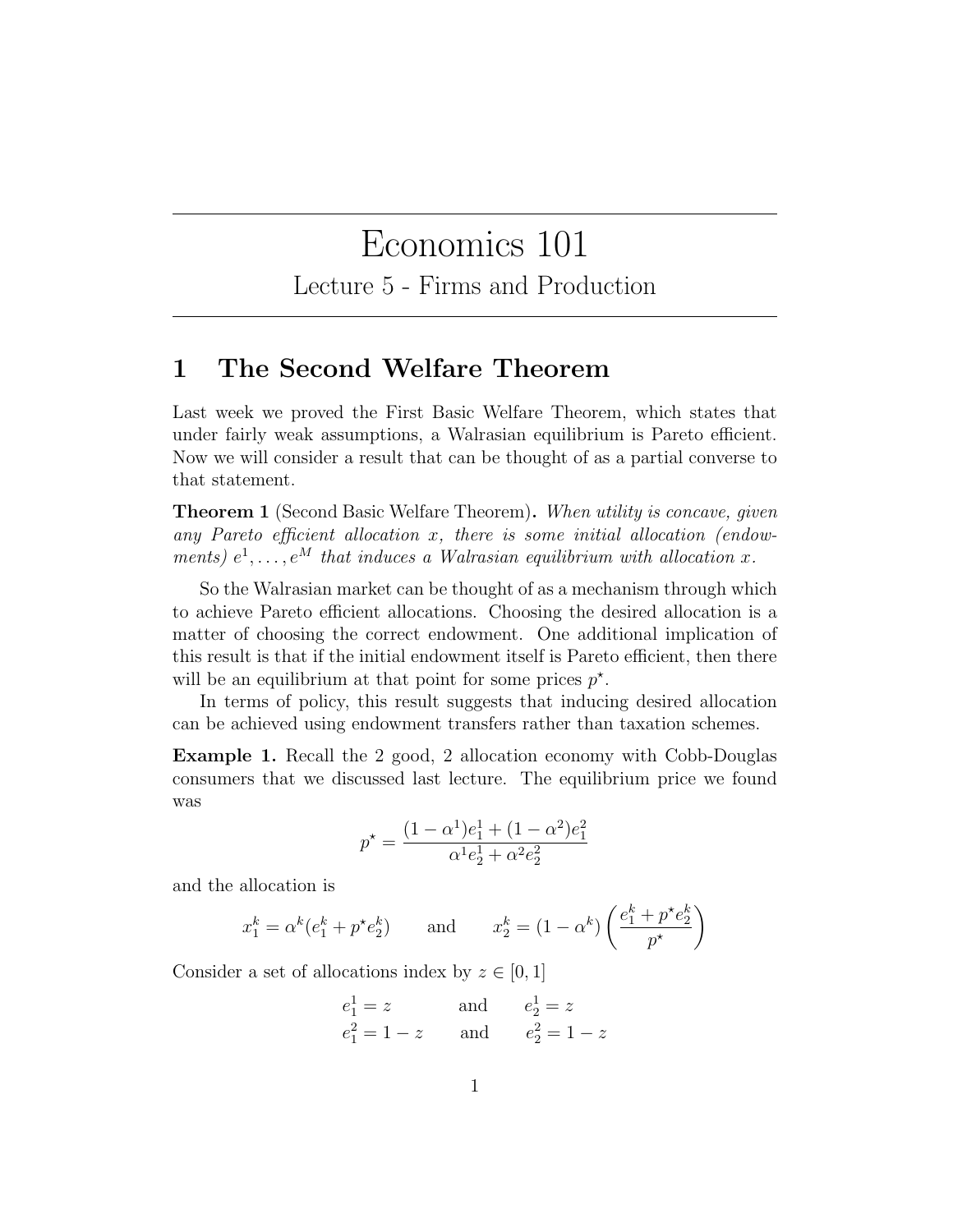In the Edgeworth box, this maps out a straight line from agent 1's origin to agent 2's origin. With this allocation, the equilibrium price is

$$
p^* = \frac{(1 - \alpha^1)z + (1 - \alpha^2)(1 - z)}{\alpha^1 z + \alpha^2(1 - z)}
$$

and the allocation is

$$
x_1^1 = \alpha^1 z (1 + p^*)
$$
 and  $x_2^1 = (1 - \alpha^1) z \left( \frac{1 + p^*}{p^*} \right)$   
 $x_1^2 = \alpha^2 (1 - z) (1 + p^*)$  and  $x_2^2 = (1 - \alpha^2) (1 - z) \left( \frac{1 + p^*}{p^*} \right)$ 

With prices, we can derive

$$
1 + p^* = \frac{2}{\alpha^1 z + \alpha^2 (1 - z)}
$$
 and  $\frac{1 + p^*}{p^*} = \frac{2}{(1 - \alpha^1) z + (1 - \alpha^2)(1 - z)}$ 

Thus the allocation can be expressed as

$$
x_1^1 = \frac{\alpha^1 z}{\alpha^1 z + \alpha^2 (1 - z)}
$$
 and 
$$
x_2^1 = \frac{(1 - \alpha^1) z}{(1 - \alpha^1) z + (1 - \alpha^2) (1 - z)}
$$
  

$$
x_1^2 = \frac{\alpha^2 (1 - z)}{\alpha^1 z + \alpha^2 (1 - z)}
$$
 and 
$$
x_2^2 = \frac{(1 - \alpha^2) (1 - z)}{(1 - \alpha^1) z + (1 - \alpha^2) (1 - z)}
$$

A Pareto efficient allocation must be feasible, which is evidently satisfied here. In addition, we saw last lecture that any Pareto efficient allocation must equate the marginal rates of substitution of each agent. In this setting that means

$$
\frac{\alpha^1}{1-\alpha^1} \cdot \frac{x_2^1}{x_1^1} = \frac{\alpha^2}{1-\alpha^2} \cdot \frac{x_2^2}{x_1^2}
$$

You can verify that indeed both marginal rates of substitution are equal to

$$
\frac{(1-\alpha^1)z + (1-\alpha^2)(1-z)}{\alpha^1 z + \alpha^2(1-z)}
$$

Therefore, all of these allocations are Pareto efficient, as we already knew from the first welfare theorem. Looking back to our original characterization of Pareto efficiency where we maximize  $W(x|\beta)$ , we can achieve the allocation resulting from a particular  $\beta$  by simply setting  $z = \beta$ .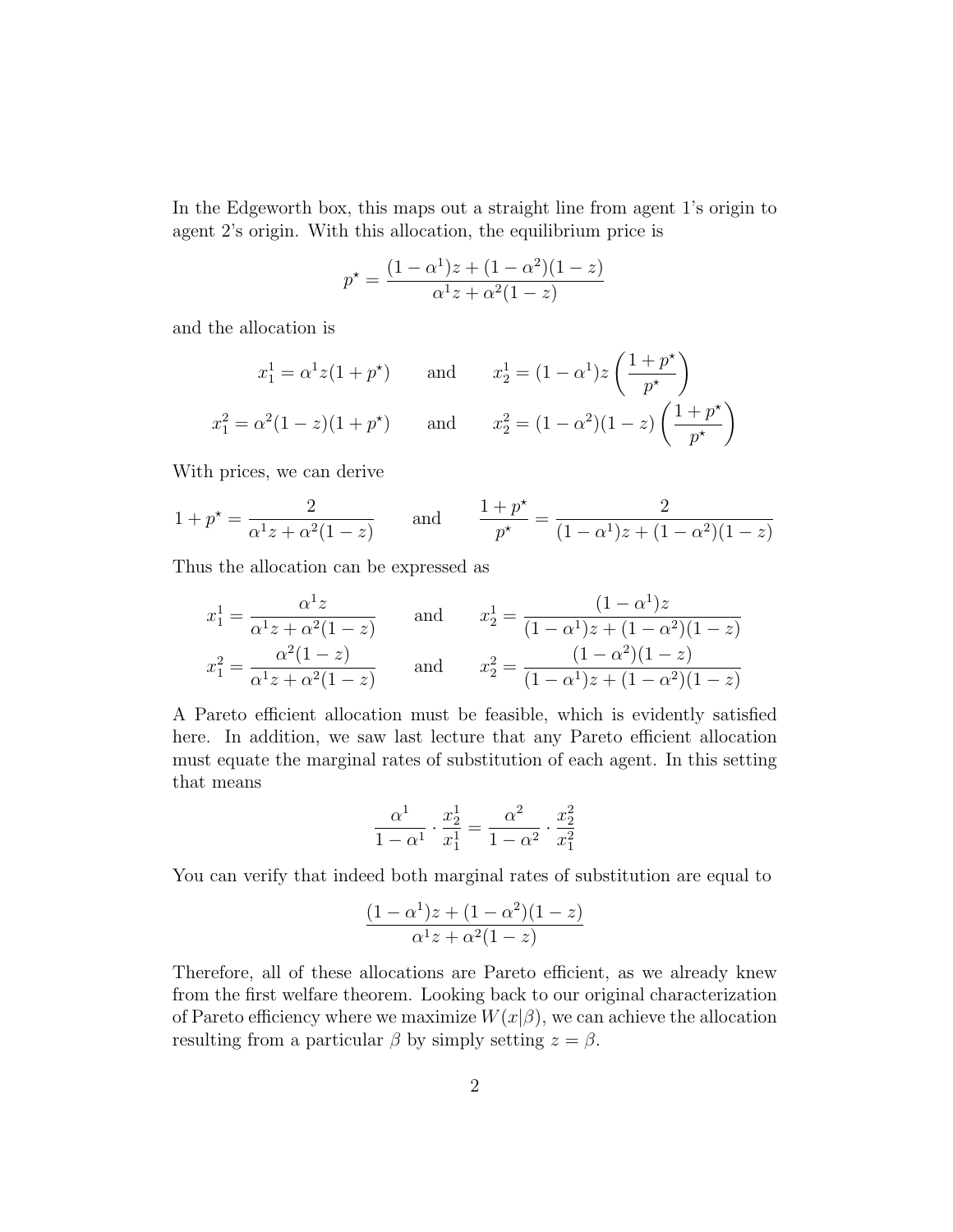As a final note, it is important to be aware that the second welfare theorem requires that utility be concave. That is, if concavity is not satisfied for each consumer, there can be Pareto efficient allocations that cannot be attained as a Walrasian equilibrium for any endowments.

We know that at a Pareto efficient allocation, the marginal rates of substitution must be equal between the consumers. Furthermore, if it were to be a Walrasian equilibrium, the price ratio must also be equal to this common MRS value. If utility is concave, it is sufficient to conclude that consumers will optimally choose this allocation given these prices. However, without concavity, one of the consumers might choose some other point, meaning the desired point is not a Walrasian equilibrium.

### 2 Production

Up until now, we've been dealing with consumers with static, exogenous endowments who trade with one another in the Walrasian market. Obviously, this missed a lot of what goes on in the economy. Firms and production are an important component.

To begin, we introduce an abstract notion of a firm. Firms maximize monetary profit by assumption. Since we have no stochastic elements, we don't have to worry about bankruptcy. A firm is characterized by a production function, which tells us how much of a certain output we get (say cars) for a given amount of inputs (say steel and labor). Formally, we say  $y = f(x)$ , where x and y are vectors of inputs and outputs, respectively. Usually,  $y$  is onedimensional.

As with consumers, firms face certain exogenously given prices. Take note that this is a very strong assumption in certain conditions. We may weaken this one later on. Let the price vector of outputs be  $p$  and the price vector of inputs be  $w$  (as is done in Varian). A firm's profits are then

$$
\pi(x) = p \cdot f(x) - w \cdot x
$$

$$
= \sum_{i=1}^{N_O} p_i f_i(x) - \sum_{j=1}^{N_I} w_j x_j
$$

The only constraint is that  $x_j \geq 0$  for all j, which we will generally omit.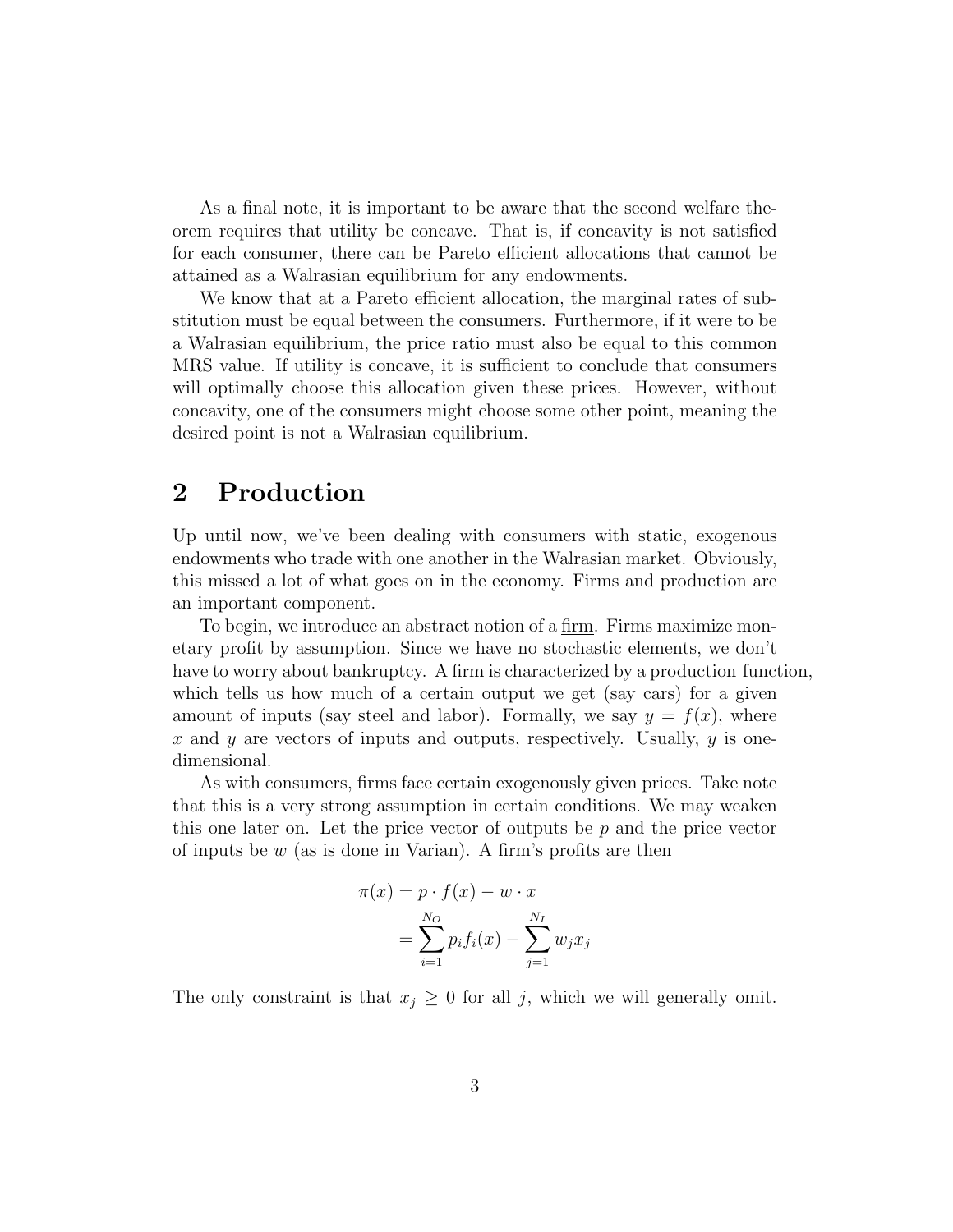The firm's profit maximization problem is then

$$
\max_{x \in \mathbb{R}_+^{N_I}} p \cdot f(x) - w \cdot x
$$

We can use Lagrangian techniques to derive conditions for optimal production. But first, we need to ensure that the conditions to use them hold. We need to ensure that profit is concave. To get this, we must assume that the production function is concave. For arbitrary  $x$  and  $y$ , we have

$$
\pi(\theta x + (1 - \theta)y) = p \cdot f(\theta x + (1 - \theta)y) - w \cdot (\theta x + (1 - \theta)y)
$$
  
=  $p \cdot f(\theta x + (1 - \theta)y) - \theta w \cdot x - (1 - \theta)w \cdot y$   
 $\ge p \cdot [\theta f(x) + (1 - \theta)f(y)] - \theta w \cdot x - (1 - \theta)w \cdot y$   
=  $\theta [p \cdot f(x) - w \cdot x] + (1 - \theta)[p \cdot f(y) - w \cdot y]$   
=  $\theta \pi(x) + (1 - \theta)\pi(y)$ 

Thus profit is concave and we are free to use Lagrangian techniques so long as the production function is concave. Since there are no constraints, the Lagrangian is just the production function. For now, let's assume that there is only one output, so that

$$
\mathcal{L} = p \cdot f(x) - w \cdot x = pf(x) - \sum_{i} w_i x_i
$$

Taking derivatives

$$
\frac{\partial \mathcal{L}}{\partial x_i} = pf(x)_i - w_i = 0
$$

$$
\Rightarrow f_i(x) = \frac{w_i}{p}
$$

So the first derivative of the production function with respect to  $x_i$ , which we call the marginal product of good  $i$ , is equal to the ratio of the price of the output to the price of input  $i$ .

Example 2. You thought you had escaped Cobb-Douglas, but it's actually a production function as well. It has the same functional form as the utility function, except we can't take logs as before

$$
f(x_1, x_2) = Ax_1^{\alpha} x_2^{\beta}
$$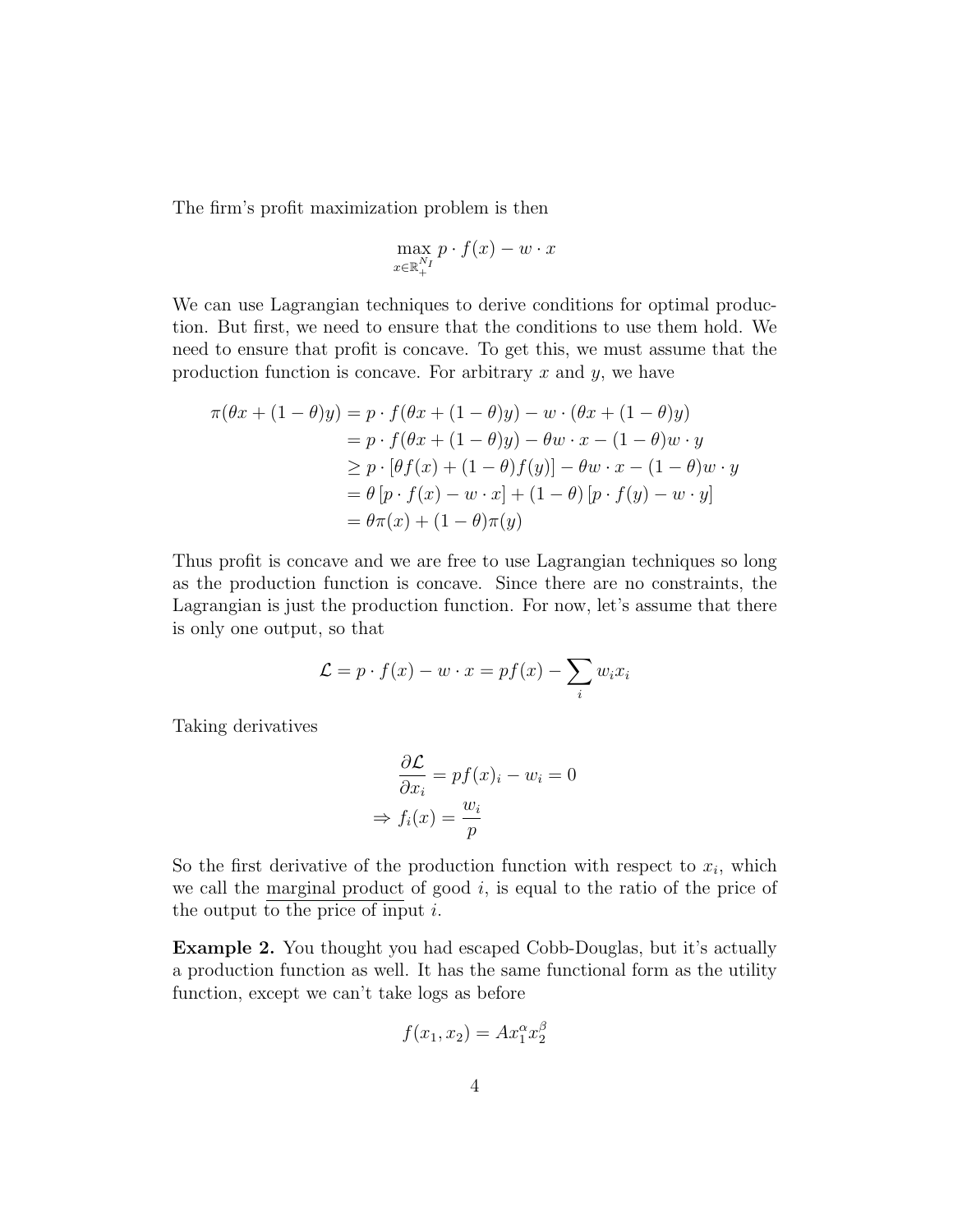where  $\alpha>0,\,\beta>0,$  and  $\alpha+\beta<1.$  Thus profits are

$$
\pi(x) = pf(x) - w \cdot x
$$

$$
= pAx_1^{\alpha}x_2^{\beta} - w_1x_1 - w_2x_2
$$

Taking derivatives, we get

$$
\frac{\partial}{\partial x_1} : A p \alpha x_1^{\alpha - 1} x_2^{\beta} - w_1 = 0
$$

$$
\frac{\partial}{\partial x_2} : A p \beta x_1^{\alpha} x_2^{\beta - 1} - w_2 = 0
$$

These imply

$$
\alpha A p x_1^{\alpha} x_2^{\beta} = w_1 x_1
$$

$$
\beta A p x_1^{\alpha} x_2^{\beta} = w_2 x_2
$$

Diving, we find

$$
\frac{\alpha}{\beta} = \frac{w_1}{w_2} \cdot \frac{x_1}{x_2}
$$

$$
\Rightarrow \frac{x_1}{x_2} = \frac{w_2}{w_1} \cdot \frac{\alpha}{\beta}
$$

From here we can use the first order condition for  $\boldsymbol{x}_2$ 

$$
A\beta p \left(\frac{x_1}{x_2}\right)^{\alpha} x_2^{\alpha+\beta} = w_2 x_2
$$
  
\n
$$
\Rightarrow A\beta p \left(\frac{w_2}{w_1}\right)^{\alpha} \left(\frac{\alpha}{1-\alpha}\right)^{\alpha} = w_2 x_2^{1-\alpha-\beta}
$$
  
\n
$$
\Rightarrow x_2 = \left[A\beta \left(\frac{p}{w_2}\right) \left(\frac{w_2}{w_1}\right)^{\alpha} \left(\frac{\alpha}{\beta}\right)^{\alpha}\right]^{\frac{1}{1-\alpha-\beta}}
$$

and by symmetry

$$
x_1 = \left[ A\alpha \left( \frac{p}{w_1} \right) \left( \frac{w_1}{w_2} \right)^{\beta} \left( \frac{\beta}{\alpha} \right)^{\beta} \right]^{\frac{1}{1-\alpha-\beta}}
$$

So you can see that things kind of blow up if  $\alpha + \beta \geq 1$ .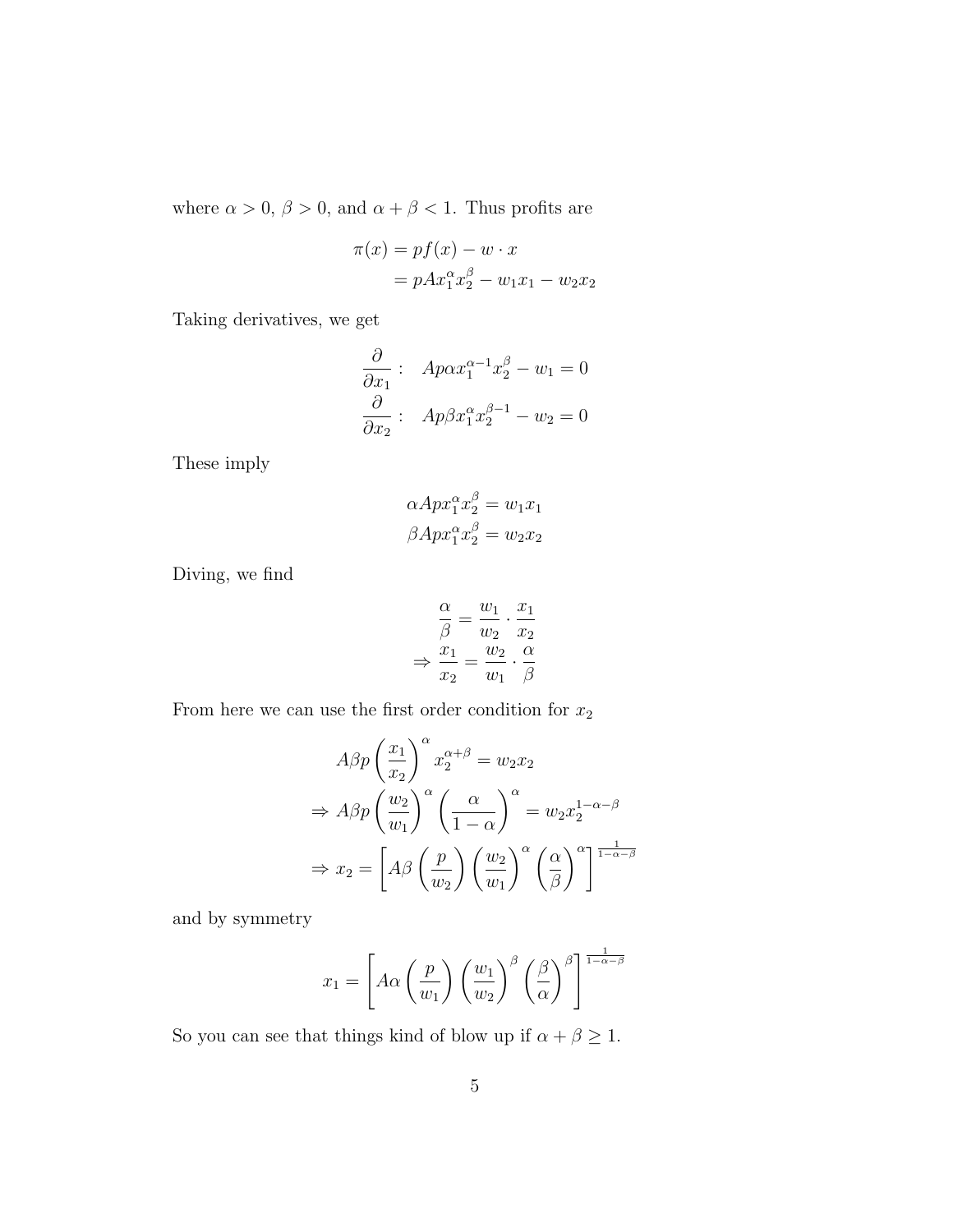#### 2.1 An Alternative Interpretation

Another way to think about production technologies is to use the concept of a production set. A production set is similar to a budget set, but for producers. It is simply the set of points  $(x, y)$  for which it is possible to produce at least  $y$  units of output using  $x$  units of input. For a production function  $f(x)$ , the production set is simply

$$
Y = \{(x, y) \in \mathbb{R}_+^{N_I} \times \mathbb{R}_+^{N_O} | y \le f(x) \}
$$

We can use this to imagine what the optimal choice will be. Since profits are

$$
\pi(x, y) = p \cdot y - w \cdot x
$$

The optimal choice is the  $(x, y) \in Y$  that yields the highest value for profit

$$
\max_{(x,y)\in Y} p\cdot y - w\cdot x
$$

In the case of 1 input and 1 output, consider a set of points in  $Y$  that yields some constant of profit  $\bar{\pi}$ , which we can call an isoprofit line. This will satisfy

$$
\bar{\pi} = py - wx
$$

$$
\Rightarrow y = \frac{\bar{\pi}}{p} + \left(\frac{w}{p}\right)x
$$

Maximizing profit subject to being in  $Y$  will result in a point where the slope of the isoprofit line is equal to the slope of the boundary of  $Y$  (Actually, this is only true when  $Y$  is convex set, which is the case when  $f$  is a concave function.) As it happens, the slope of the boundary of  $Y$  is equal to the marginal product  $f'(x)$ . So we arrive at the same condition equating the marginal product to the ratio of prices of inputs to outputs.

### 3 Returns to Scale

One important property of production functions is how they behave locally at various levels of production. Along these lines, we define some terms to classify this behavior.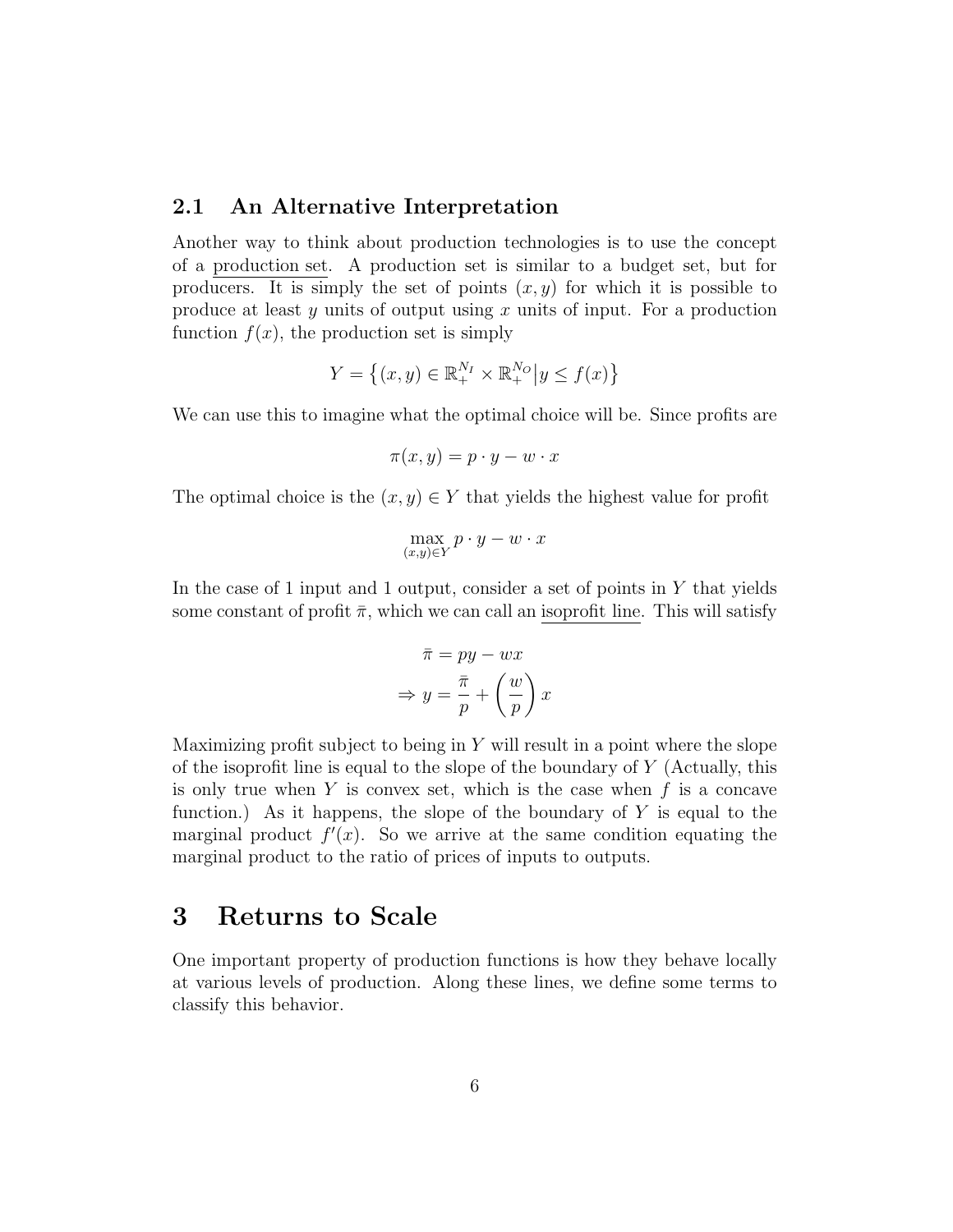Decreasing Returns to Scale: For fixed input proportions, as inputs are scaled up, output scales up at a decreasing rate. Formally, for all  $x_1, x_2$ , and  $t > 1$ 

$$
tf(x_1, x_2) > f(tx_1, tx_2)
$$

For instance, if you go from using  $(x_1, x_2)$  as inputs to using  $(2x_1, 2x_2)$ , your new production is less than 2 times the original production, i.e.

$$
f(2x_1, 2x_2) < 2f(x_1, x_2)
$$

The other two cases are

Increasing Returns to Scale: For fixed input proportions, as inputs are scaled up, output scales up at a increasing rate. Formally, for all  $x_1, x_2$ , and  $t > 1$ 

$$
tf(x_1, x_2) < f(tx_1, tx_2)
$$

Constant Returns to Scale: For fixed input proportions, as inputs are scaled up, output scales up at a constant rate. Formally, for all  $x_1, x_2$ , and  $t > 1$ 

$$
tf(x_1, x_2) = f(tx_1, tx_2)
$$

We almost always assume either decreasing or constant returns to scale. The most common assumption is constant returns.

Example 3. Consider varying the scale parameter with a Cobb-Douglas production function

$$
f(tx_1, tx_2) = A(tx_1)^{\alpha} (tx_2)^{\beta}
$$

$$
= Ax_1^{\alpha} x_2^{\beta} t^{\alpha+\beta}
$$

$$
= t^{\alpha+\beta} f(x_1, x_2)
$$

So the returns to scale condition becomes

$$
tf(x_1, x_2) \geqslant f(tx_1, tx_2)
$$
  
\n
$$
\Leftrightarrow tf(x_1, x_2) \geqslant t^{\alpha+\beta} f(x_1, x_2)
$$
  
\n
$$
\Leftrightarrow t \geqslant t^{\alpha+\beta}
$$
  
\n
$$
\Leftrightarrow 1 \geqslant \alpha + \beta
$$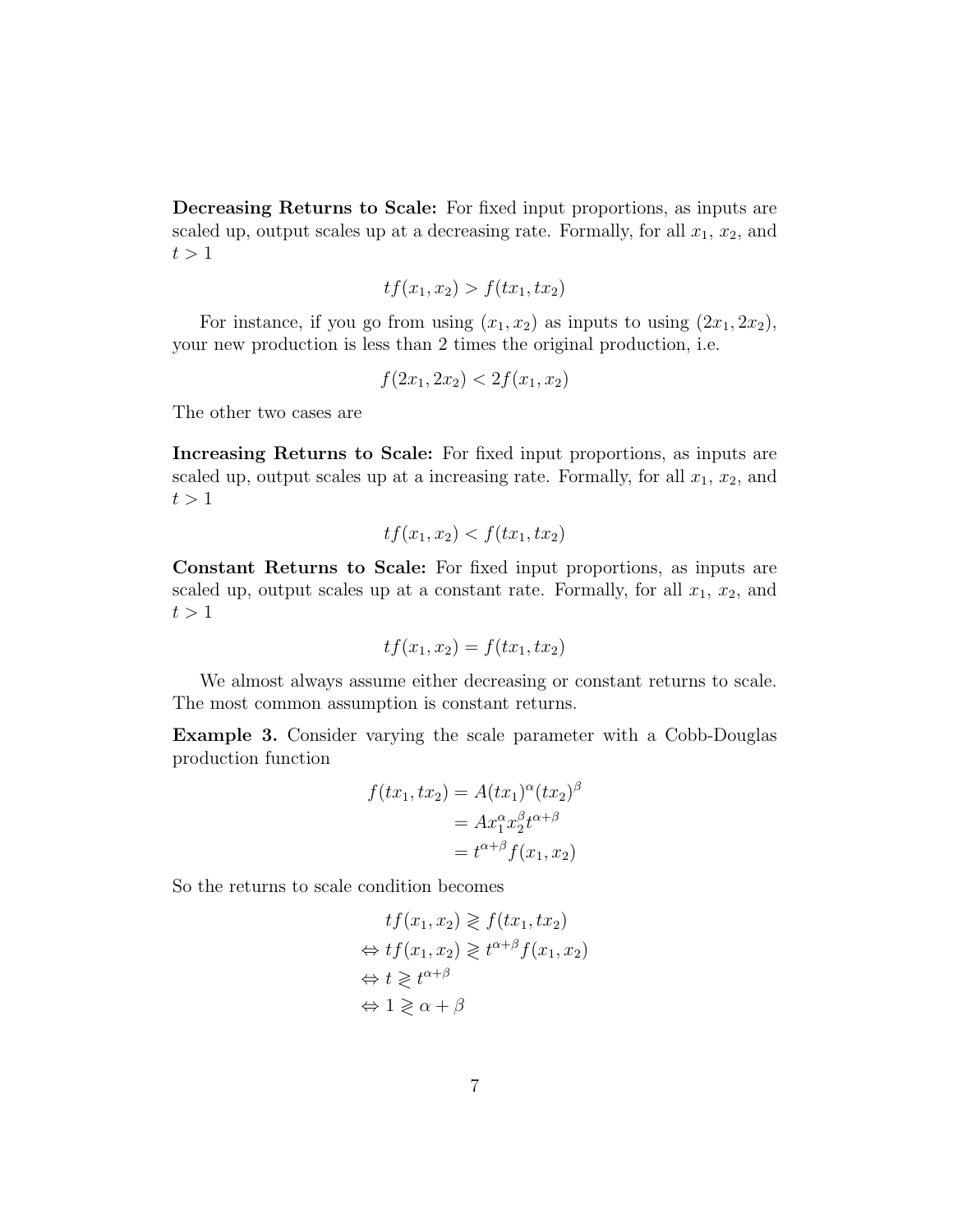with the last line coming from the fact that  $t > 1$ . So the returns to scale can be characterized by

|  | $\alpha + \beta < 1 \rightarrow$ decreasing returns |
|--|-----------------------------------------------------|
|  | $\alpha + \beta = 1 \rightarrow$ constant returns   |
|  | $\alpha + \beta > 1 \rightarrow$ increasing returns |

## 4 Cost Minimization

Often it is useful or insightful to consider the profit maximization problem as two nested subproblems. First, there is cost minimization: given a certain target level of output y, we wish to choose inputs  $x$  so as to produce exactly y units of output for the least cost. Here, the cost is simply that of buying the goods at their market prices

$$
w_1x_1+w_2x_2
$$

The minimization problem is then

$$
C(y) = \begin{cases} \min_{x_1, x_2} & w_1 x_1 + w_2 x_2 \\ \text{s.t.} & y = f(x_1, x_2) \end{cases}
$$

Once we have this defined, we can then recast profit maximization as

$$
\max_{y} \; py - C(y)
$$

Let's use Lagrangian techniques to solve the cost minimization problem

$$
\mathcal{L} = w_1 x_1 + w_2 x_2 + \lambda [y - f(x_1, x_2)]
$$

Taking derivatives

$$
\frac{\partial \mathcal{L}}{\partial x_1} = w_1 - \lambda f_1(x_1, x_2) = 0
$$

$$
\frac{\partial \mathcal{L}}{\partial x_2} = w_2 - \lambda f_2(x_1, x_2) = 0
$$

Rearranging and dividing, we find the condition

$$
\frac{f_1(x_1, x_2)}{f_2(x_1, x_2)} = \frac{w_1}{w_2}
$$

The ratio of the marginal products equals the ratio of the input prices. This is analogous to an MRS condition for production.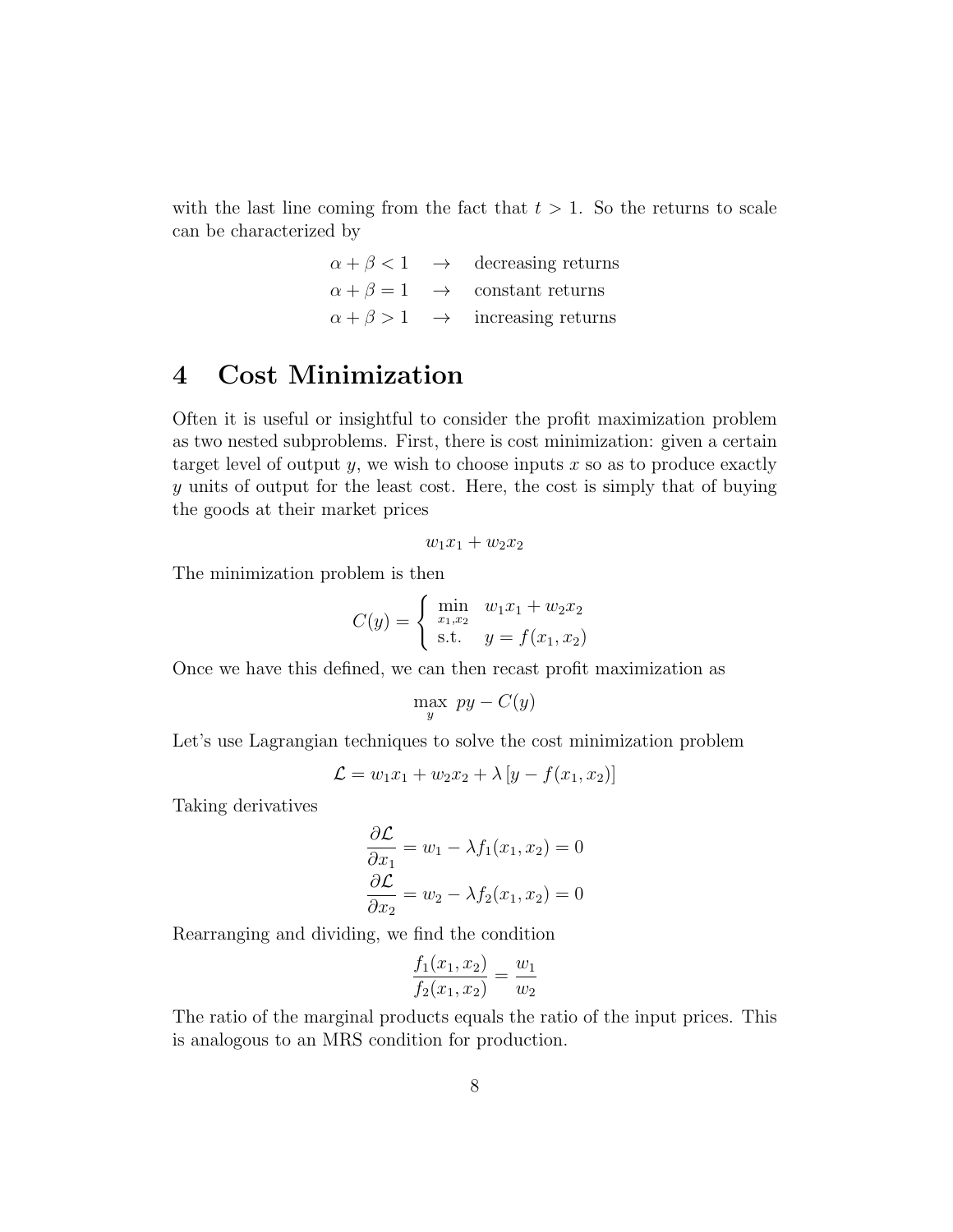Example 4. Let's look again at a Cobb-Douglas production function

$$
f(x_1, x_2) = Ax_1^{\alpha} x_2^{\beta}
$$

The Lagrangian for the cost minimization problem is

$$
\mathcal{L} = w_1 x_1 + w_2 x_2 + \lambda (y - Ax_1^{\alpha} x_2^{\beta})
$$

Taking derivatives

$$
\frac{\partial \mathcal{L}}{\partial x_1} = w_1 - \lambda A \alpha x_1^{\alpha - 1} x_2^{\beta} = 0
$$

$$
\frac{\partial \mathcal{L}}{\partial x_2} = w_2 - \lambda A \beta x_1^{\alpha} x_2^{\beta - 1} = 0
$$

These imply

$$
w_1x_1 = \alpha \lambda Ax_1^{\alpha} x_2^{\beta} = \alpha \lambda y
$$

$$
w_2x_2 = \beta \lambda Ax_1^{\alpha} x_2^{\beta} = \beta \lambda y
$$

Dividing yields

$$
\frac{w_1 x_1}{w_2 x_2} = \frac{\alpha}{\beta}
$$
\n
$$
\Rightarrow x_2 = \left(\frac{w_1}{w_2}\right) \left(\frac{\beta}{\alpha}\right) x_1
$$
\n
$$
\Rightarrow y = Ax_1^{\alpha} x_1^{\beta} \left[ \left(\frac{w_1}{w_2}\right) \left(\frac{\beta}{\alpha}\right) \right]^{\beta}
$$
\n
$$
\Rightarrow x_1 = \left(\frac{y}{A}\right)^{\frac{1}{\alpha+\beta}} \left[ \left(\frac{w_1}{w_2}\right) \left(\frac{\beta}{\alpha}\right) \right]^{\frac{\beta}{\alpha+\beta}}
$$

By symmetry

$$
\Rightarrow x_2 = \left(\frac{y}{A}\right)^{\frac{1}{\alpha+\beta}} \left[\left(\frac{w_2}{w_1}\right)\left(\frac{\alpha}{\beta}\right)\right]^{\frac{\alpha}{\alpha+\beta}}
$$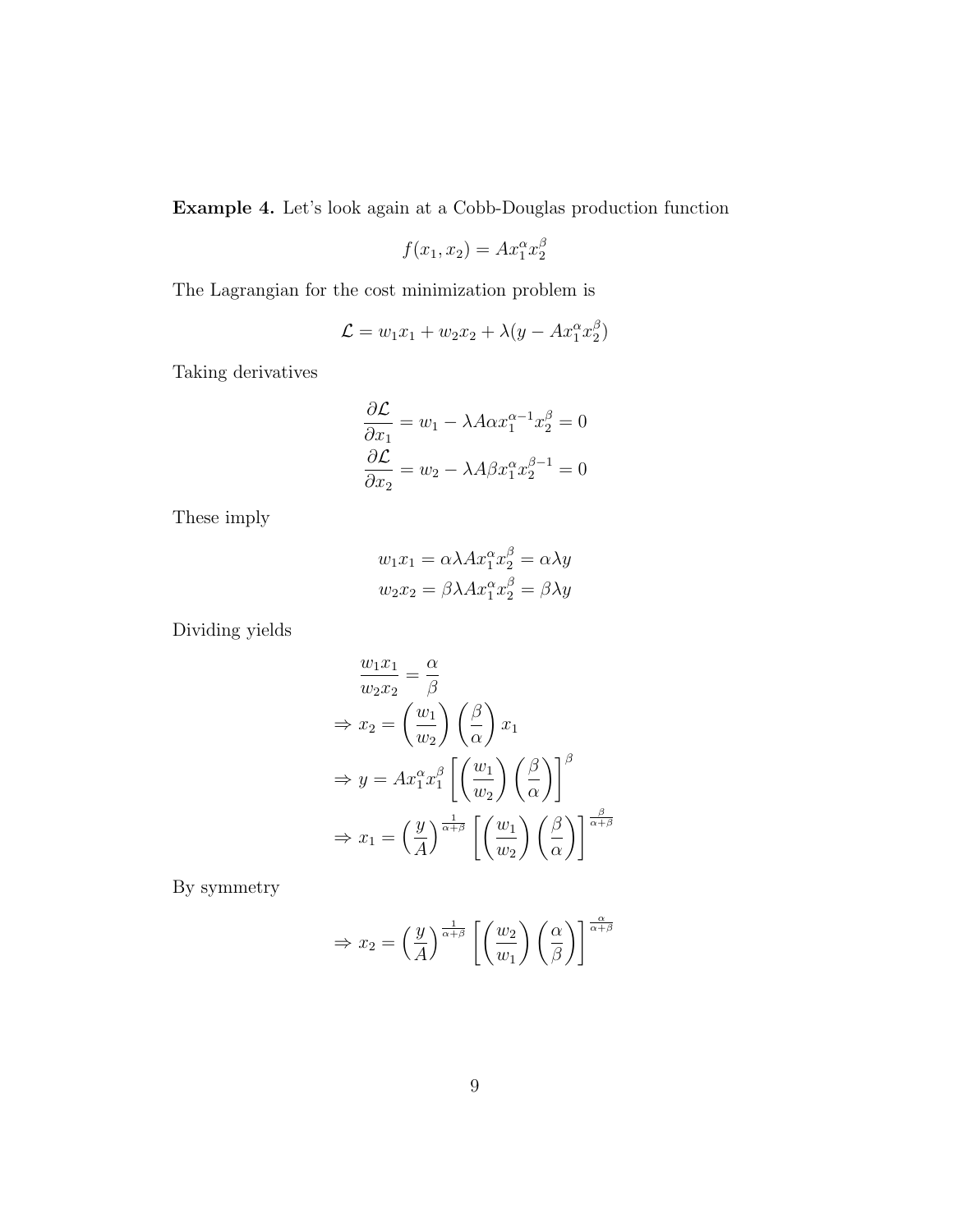Thus the total cost is

$$
C = w_1 x_1 + w_2 x_2
$$
  
=  $\left(\frac{y}{A}\right)^{\frac{1}{\alpha+\beta}} w_1^{\frac{\alpha}{\alpha+\beta}} w_2^{\frac{\beta}{\alpha+\beta}} \left[ \left(\frac{\beta}{\alpha}\right)^{\frac{\beta}{\alpha+\beta}} + \left(\frac{\alpha}{\beta}\right)^{\frac{\alpha}{\alpha+\beta}} \right]$   
=  $\left(\frac{y w_1^{\alpha} w_2^{\beta}}{A}\right)^{\frac{1}{\alpha + b \epsilon t a}} \left(\frac{\alpha + \beta}{\alpha^{\frac{\beta}{\alpha+\beta}} \beta^{\frac{\alpha}{\alpha+\beta}}}\right)$   
=  $(\alpha + \beta) \left[ \left(\frac{y}{A}\right) \left(\frac{w_1}{\beta}\right)^{\alpha} \left(\frac{w_2}{\alpha}\right)^{\beta} \right]^{\frac{1}{\alpha+\beta}}$   
=  $K w_1^{\frac{\alpha}{\alpha+\beta}} w_2^{\frac{\beta}{\alpha+\beta}} y^{\frac{1}{\alpha+\beta}}$ 

where  $K$  is some constant. So we can see that input price increases raise the cost of producing a fixed y. Furthermore, producing more y costs more for fixed input prices.

#### 4.1 Relationship with Returns to Scale

A few moments of contemplation will reveal a linkage between cost functions and returns to scale. For any y, let  $C(y)$  be the cost of the optimal choices of  $x_1$  and  $x_2$ , i.e., the minimal cost.

If  $C(y)$  is linear, producing twice as much will simply cost twice as much, meaning we use twice as many inputs, thus the technology satisfies constant returns to scale. If  $C(y)$  is superlinear (convex), then producing twice as much costs more than twice as much, thus we are in the case of decreasing returns to scale. Finally, if  $C(y)$  is sublinear (concave), then producing twice as much costs less than twice as much, so the technology exhibits increasing returns to scale.

Another way to think about this is to define average cost

$$
AC(y) = \frac{C(y)}{y}
$$

This is just the per-unit cost of producing y. If  $f(x_1, x_2)$  has constant returns, then  $C(y)$  is linear and  $AC(y)$  is constant. If f has decreasing returns,  $C(y)$ is superlinear, meaning  $AC(y)$  is increasing. If f has increasing returns,  $C(y)$ is sublinear, so  $AC(y)$  is decreasing.